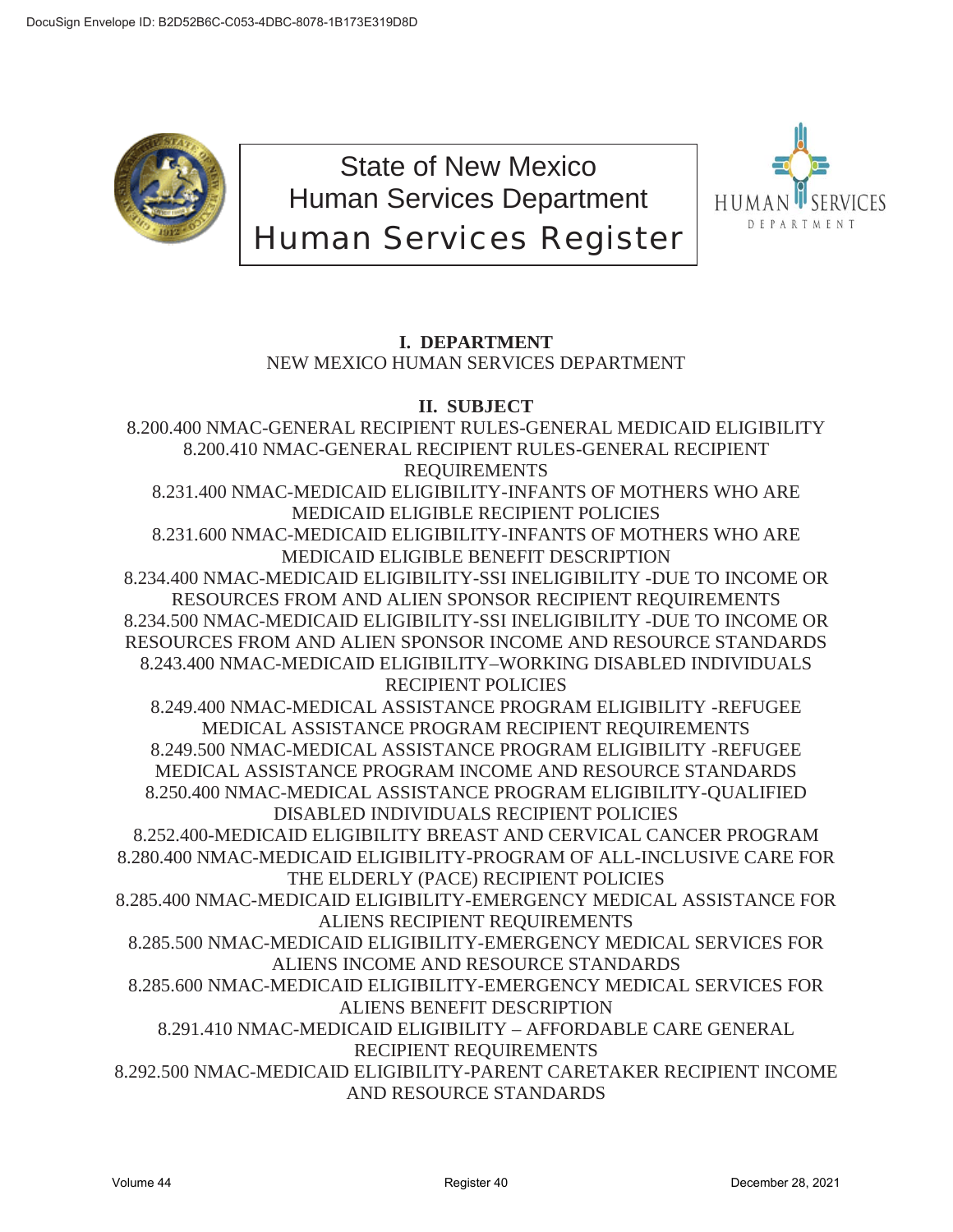8.293.500 NMAC-MEDICAID ELIGIBILITY-PREGNANT WOMEN RECIPIENT INCOME AND RESOURCE STANDARDS 8.294.500 NMAC-MEDICAID ELIGIBILITY-PREGNANCY-RELATED SERVICES RECIPIENT INCOME AND RESOURCE STANDARDS 8.295.500 NMAC-MEDICAID ELIGIBILITY-CHILDREN UNDER 19 RECIPIENT INCOME AND RESOURCE STANDARDS 8.296.500 NMAC-MEDICAID ELIGIBILITY-OTHER ADULTS RECIPIENT INCOME AND RESOURCE STANDARDS 8.299.500 NMAC-MEDICAID ELIGIBILITY-FAMILY PLANNING SERVICES RECIPIENT INCOME AND RESOURCE STANDARDS 8.325.10 NMAC-SPECIALTY SERVICES-EMERGENCY MEDICAL SERVICES FOR ALIENS

### **III. PROGRAM AFFECTED** (TITLE XIX) MEDICAID

### **IV. ACTION** FINAL RULES

## **V. BACKGROUND SUMMARY**

The New Mexico Human Services Register Volume 44, Register 22, dated August 24, 2021, issued the proposed New Mexico Administrative Code (NMAC) rule *8.200.400 NMAC-General Recipient Rules-General Medicaid Eligibility, 8.200.410 NMAC-General Recipient Rules-General Recipient Requirements, 8.231.400 NMAC-Medicaid Eligibility-Infants of Mothers Who Are Medicaid Eligible Recipient Policies, 8.231.600 NMAC-Medicaid Eligibility-Infants of Mothers Who Are Medicaid Eligible Benefit Description, 8.234.400 NMAC-Medicaid Eligibility-SSI Ineligibility-Due to Income or Resources from an Alien Sponsor Recipient Requirements, 8.234.500 NMAC-Medicaid Eligibility-SSI Ineligibility -Due to Income or Resources from an Alien Sponsor, Income and Resource Standards, 8.243.400 NMAC-Medicaid Eligibility-Working Disabled Individuals Recipient Policies, 8.249.400 NMAC-Medical Assistance Program Eligibility-Refugee Medical Assistance Program Recipient Requirements, 8.249.500 NMAC-Medical Assistance Program Eligibility -Refugee Medical Assistance Program, Income and Resource Standards, 8.250.400 NMAC-Medical Assistance Program Eligibility-Qualified Disabled Individuals, Recipient Policies, 8.252.400 NMAC-Medicaid Eligibility Breast and Cervical Cancer Program, 8.280.400 NMAC-Medicaid Eligibility-Program of All-Inclusive Care for the Elderly (PACE), Recipient Policies, 8.285.400 NMAC-Medicaid Eligibility-Emergency Medical Assistance For Aliens Recipient Requirements, 8.285.500 NMAC-Medicaid Eligibility-Emergency Medical Services for Aliens, Income And Resource Standards, 8.285.600 NMAC-Medicaid Eligibility-Emergency Medical Services for Aliens, Benefit Description, 8.291.410 NMAC-Medicaid Eligibility– Affordable Care General Recipient Requirements, 8.292.500 NMAC-Medicaid Eligibility-Parent Caretaker Recipient Income and Resource Standards, 8.293.500 NMAC-Medicaid Eligibility-Pregnant Women Recipient Income and Resource Standards, 8.294.500 NMAC-Medicaid Eligibility-Pregnancy-Related Services Recipient Income and Resource Standards, 8.295.500 NMAC-Medicaid Eligibility-Children Under 19 Recipient Income and Resource Standards, 8.296.500 NMAC-Medicaid Eligibility-Other Adults Recipient*